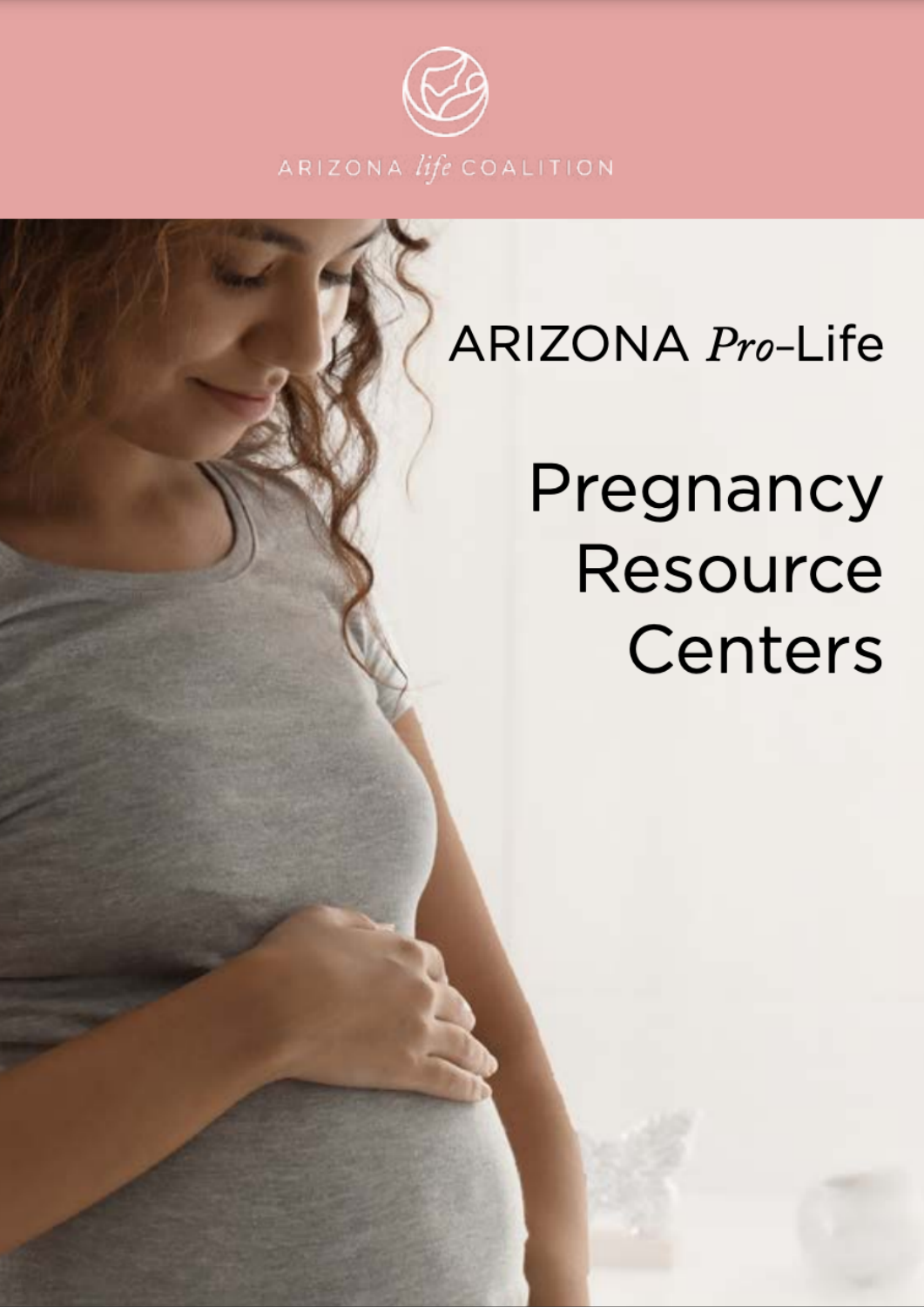

## **CENTRAL ARIZONA**

#### **Aid to Women Center**

1328 E. Apache Blvd Tempe, AZ 85281 support@aidtowomencenter.org 480.966.1902 www.aidtowomencenter.org

#### **Aid to Women Center**

1849 E. Baseline Rd Tempe, AZ 85283 info@aidtowomencenter.org 480.966.1902 www.aidtowomencenter.org

#### **Alpha Pregnancy Resource Center**

1822 W. Indian School Rd Phoenix, AZ 85015 contact@alphaaz.org 602.285.0050 www.alphaaz.org

#### **Catholic Charities Community Services**

4747 N. 7th Ave. Phoenix, AZ 85013 info@cc-az.org 602.285.1999 www.catholiccharitiesaz.org

#### **Christian Family Care Agency**

3603 North 7th Ave Phoenix, AZ 85013 mupton@cfcare.org 602.234.1935 www.cfcare.org

**Choices Pregnancy Centers of Greater Phoenix - Glendale Center** 10555 N 58th Drive Glendale, AZ 85302 mburmich@cpcphoenix.org 623.486.5232 www.choicesaz.org

## **Choices Pregnancy Centers of Greater Phoenix - Phoenix Center** 1907 W. Camelback Rd Phoenix, AZ 85015

mburmich@cpcphoenix.org 602.368.4922 www.choicesaz.org

#### **Choices Pregnancy Centers of Greater Phoenix - Mesa Center**

1818 E. Southern Ave., Suite 13A Mesa, AZ 85204 mburmich@cpcphoenix.org 480.733.2740 www.choicesaz.org

#### **First Way Pregnancy Center**

3501 N. 16th Street Phoenix, Arizona 85016 info@1stway.net 602.261.7522 www.1stway.net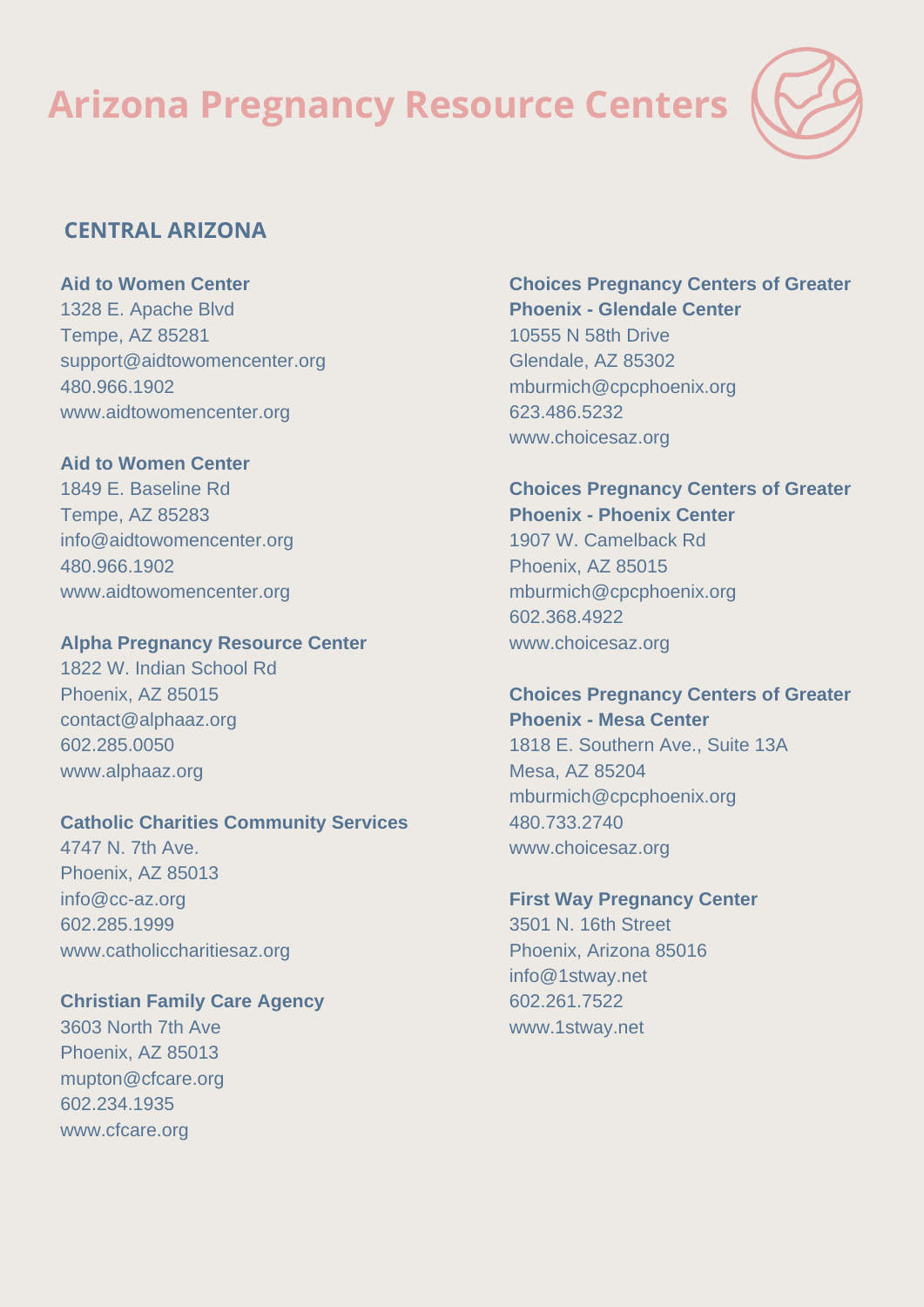#### **Hope Women's Center - Apache Junction**

252 N. Ironwood Dr Apache Junction, AZ 85220 cecilia@hopewomenscenter.org 480.983.4673 www.hopewomenscenter.org

# **Hope Women's Center - Coolidge**

850 N. California Street Coolidge, AZ 85128 jolyn@hopewomenscenter.org 520.723-8888 www.hopewomenscenter.org

#### **Hope Women's Center - Phoenix** 1640 E. McDowell Road

Phoenix, AZ 85006 tammy@hopewomenscenter.org 602.715.0999 www.hopewomenscenter.org

### **Hope Women's Center - Maricopa** 45978 W. McDavid Rd Maricopa, AZ 85139 info@hopewomenscenter.org 520.568.0532 www.hopewomenscenter.org

#### **Hope Women's Center - West Valley**

12101 NW Grand Ave El Mirage, AZ 85335 megan@hopewomenscenter.org 623.875.4549 www.hopewomenscenter.org

#### **Joining Hearts (Part of Catholic Charities Community Services)**

4747 N. 7th Ave Phoenix, AZ 85013 jhartwig@cc-az.org 602.230.4910 www.joiningheartsaz.org

## **Joining Hearts (Part of Catholic Charities Community Services)**

5151 N. 19th Ave Phoenix, AZ 85051 vlopez@cc-az.org 602.285.1999 www.joiningheartsaz.org

**Life Choices Women's Clinic** 8326 N. 7th St Phoenix, AZ 85020 info@lcwcaz.org 602.305.5100 www.lcwcaz.org

**Life Choices Women's Clinic** 3516 W. McDowell Phoenix, AZ 85009 info@lcwcaz.org 602.305.5100 www.lcwcaz.org

#### **Life More Abundantly Pregnancy/Family Resource** The Greater South Phoenix Community info@lmaaz.org 623.213.5554

www.lmaaz.org

#### **Maggie's Place Maternity Home** 4001 N. 30th St Phoenix, AZ 85016

Imagruder@maggiesplace.org 602.262.5555 or 602.246.3724 www.maggiesplace.org

#### **New Life Pregnancy Center - Mesa**

819 S. MacDonald Mesa, AZ 85210 jdoane@abcs.org 602.726.2307 www.newlifepregnancy.com

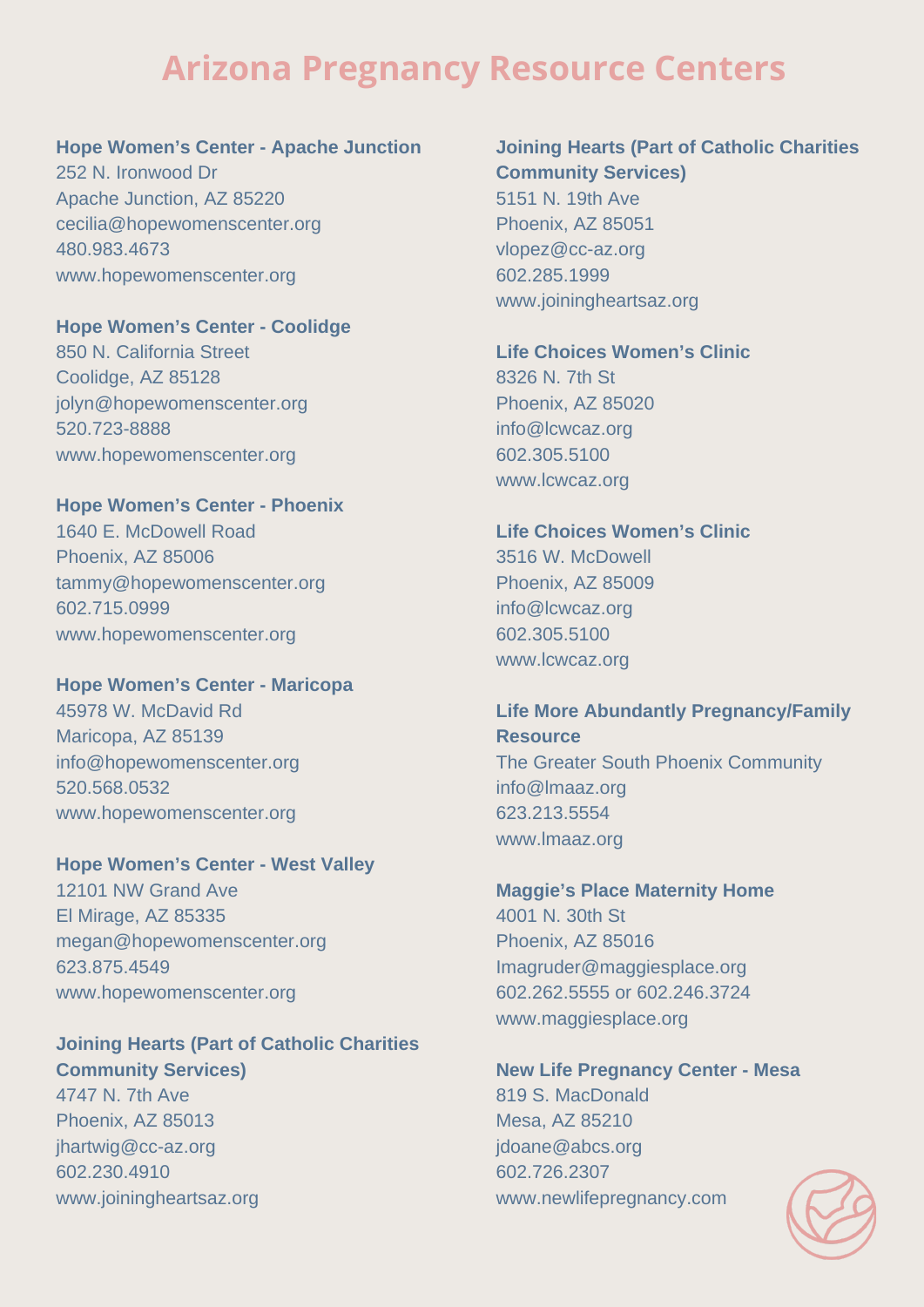#### **New Life Pregnancy Center - Phoenix**

(central) 3100W. Camelback Rd Phoenix, AZ 85017 rmontane@abcs.org 602.515.3526 www.newlifepregnancy.com

#### **New Life Pregnancy Center - Phoenix**

(metro) 2632 W. Augusta Ave Phoenix, AZ 85051 rwilliams@abcs.org 602.346.2300 www.newlifepregnancy.com

## **New Life Pregnancy Center - Phoenix**

**(south)** 1431 E. Southern Ave Phoenix, AZ 85040 kfreed@abcs.org 602.243.1614 www.newlifepregnancy.com

#### **New Life Pregnancy Center - Tempe**

1001 E. Southern Ave Tempe, AZ 85282 dgillmore@abcs.org 480.838.9071 www.newlifepregnancy.com

#### **Phoenix Women's Clinic**

8326 N. 7th Street Phoenix, AZ 85020 602.305.5100 www.lcwcaz.org **Phoenix Women's Clinic** 3516 W. McDowell Phoenix, AZ 85009 623.500.6200 **Mobile Clinic:** Call for location information - 602.305.5100 www.lcwcaz.org

#### **Pregnancy Care Center of Chandler**

590 N. Alma School Rd., Ste. 20 Chandler, AZ 85224 director@pccchandler.com 480.374.2994 www.pccchandler.com

#### **Pregnancy Resource Clinic of Arizona**

21050 N. Tatum Blvd., Ste. 200 Phoenix, AZ 85050 office@prcaz.org 480.694.5746 24/7 Text: 480.694.2508 www.prcaz.org

#### **Sisters of Life**

1818 N. 23rd St Phoenix, AZ 85006 Call/Text: 480.389.5650

#### **Vineyard Pregnancy Center - Queen Creek**

21805 S. Ellsworth Rd. Suites A102-1 Queen Creek, AZ 85142 vcpregnancycenter@gmail.com 480.415.9074 www.vineyardpregnancycenter.org

#### **Vineyard Pregnancy Center - San Tan**

**Valley** 5418 E. Skyline Dr1 San Tan Valley, AZ 85143 vcpregnancycenter@gmail.com 480.987.0885 www.vineyardpregnancycenter.org

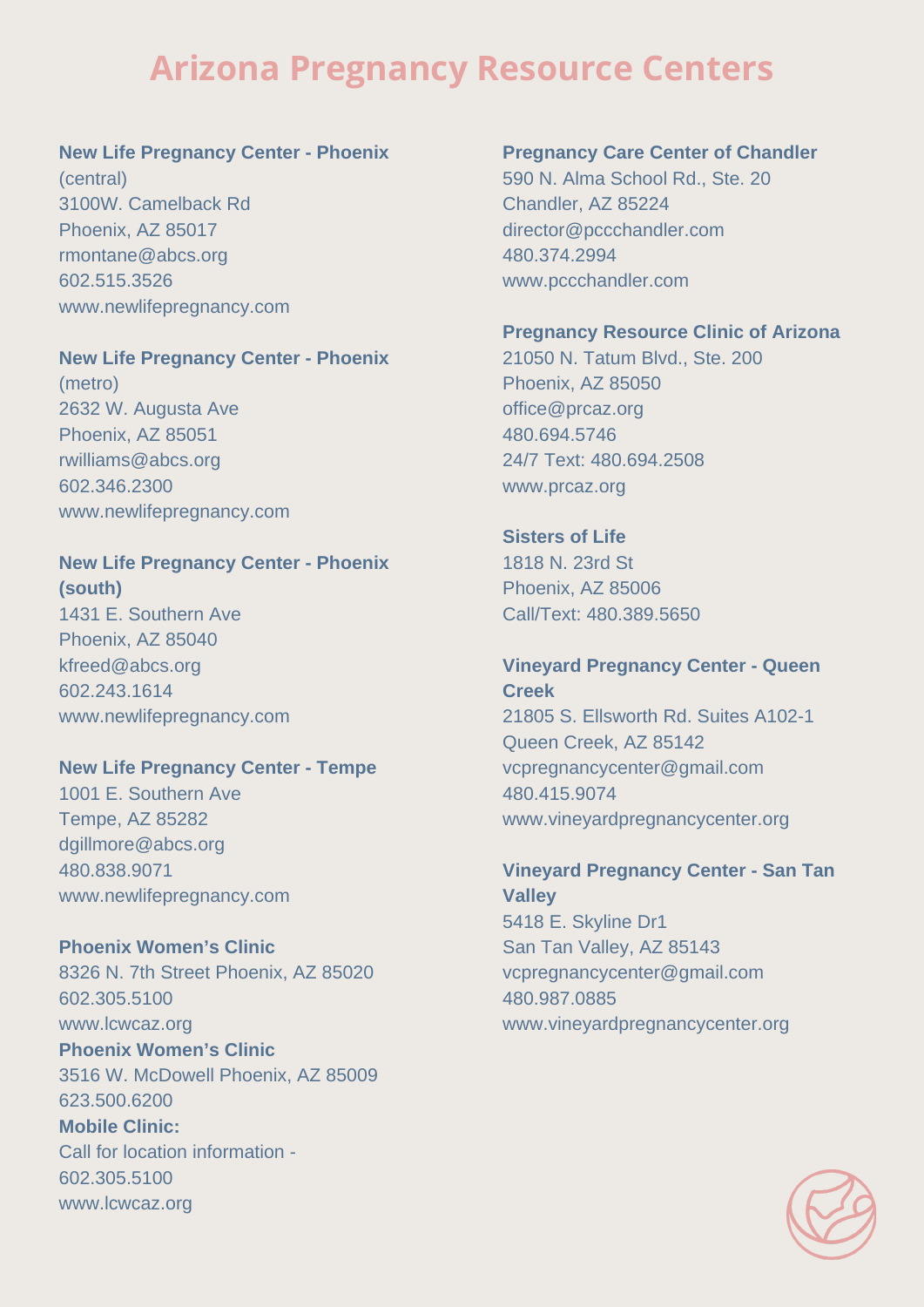#### **N/NW/NE ARIZONA**

#### **Abide Maternity Home**

499 S. 2nd St Camp Verde, AZ 86322 info@abidematernityhome.com 928.567.5433 www.abidematernityhome.com

#### **Catholic Charities - Prescott**

434 W. Gurley St Prescott, AZ 86301-3616 jwilliams@cc-az.org 928.778.2531 www.catholiccharitiesaz.org

#### **Christian Family Care Agency**

7515 East Long Look Drive Prescott Valley, AZ 86314 mupton@cfcare.org 928.443.1150 www.cfcare.org

#### **Community Pregnancy Center of Prescott**

1124 E. Gurley St Prescott, AZ 86301 info@cpcprescott.org 928.778.7654 www.cpcprescott.org

#### **House of Ruth Pregnancy Care Center**

1198 E. Mingus Ave Cottonwood, AZ 86326 info@houseofruthpregnancy.com 928.634.0212 24-hour Hotline: 1.800.712-HELP (4357) www.houseofruthpregnancy.com

#### **Hope Pregnancy Resource Center** 224 S. Kendrick St

Flagstaff, AZ 86001 928.774.8302 1.877.205.2178 www.hopecpc.org

#### **Hope Women's Center - Camp Verde**

77 General Crook Trail Camp Verde, AZ 86322 info@hopewomenscenter.org 928.567.5433 www.hopewomenscenter.org

## **"Hope Abides" Maternity Home**

Location is in Camp Verde, Arizona area and will be provided upon admission to the program 928.651.9311 www.hopewomenscenter.org

## **Pregnancy Care Center - Calvary Chapel Bullhead City (Operates on church grounds)** 1690 Newberry Drive Bullhead City, AZ 86442 secretary@calvarychapel.org 928.758.5213 or 928.758.2636 www.ccdesertlight.org

#### **Life Connections - Prescott Valley**

7875 E Florentine Rd Prescott Valley, AZ 86314 lifeconnections@rocketmail.com 928.227.3130 www.lifeconnectionsrr.com

## **Living Hope Centers - Show Low Center**

1901 E. Deuce of Clubs Show Low, AZ 85901 michelle@livinghopecenter.org 928.537.9032 www.livinghopecenters.org

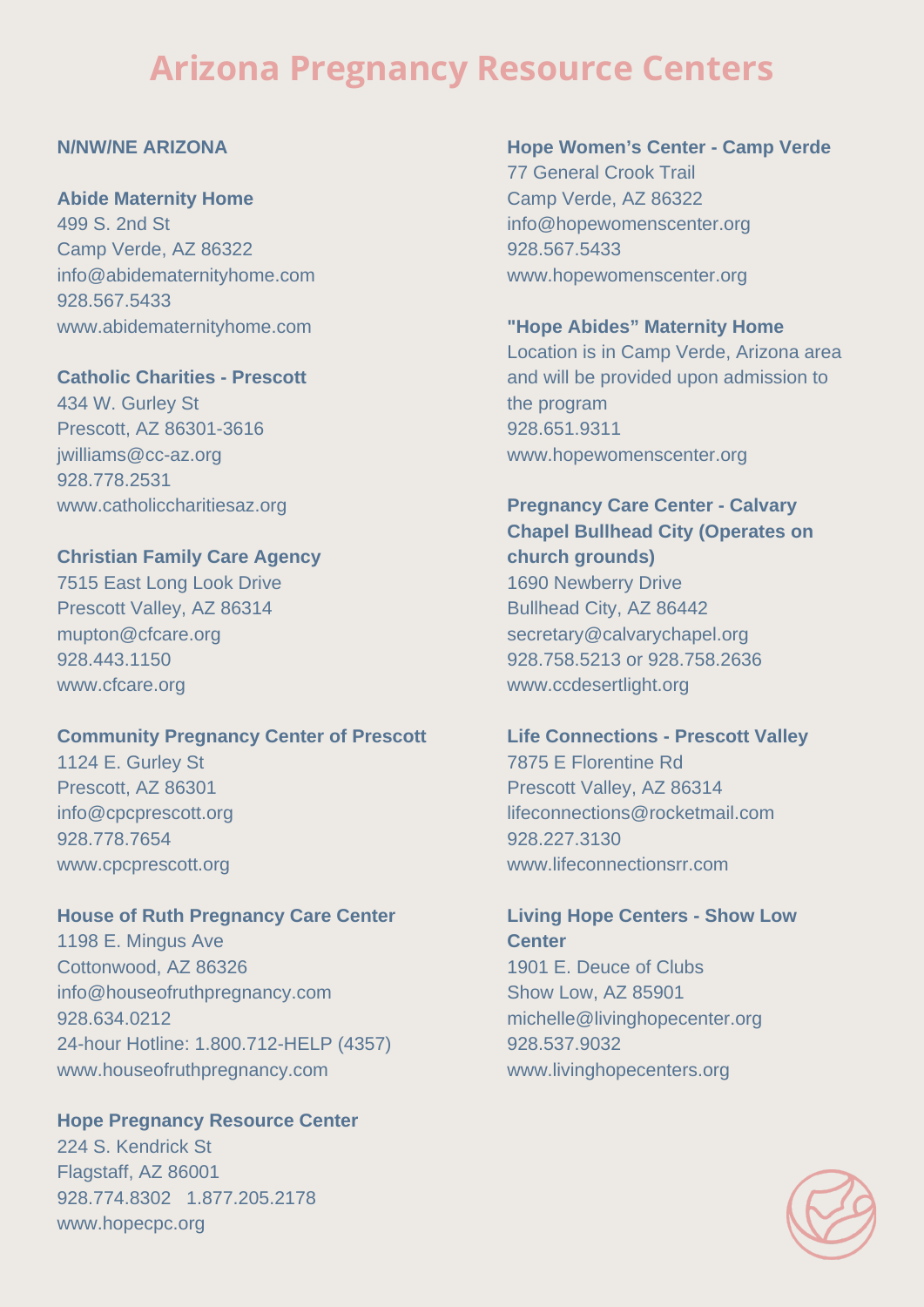#### **Living Hope Centers - Springerville Center**

109 C Street Springerville, AZ 85938 springerville@livinghopecenters.org 928.537.9032 www.livinghopecenters.org

#### **New Life Pregnancy Center -**

**Wickenburg (Arizona Baptist Christian Services)** 73 S. Tegner St Wickenburg, AZ 85390 lmorrison@abcs.org 928.668.1450 www.newlifepregnancy.com

#### **New Life Pregnancy Center - Winslow**

411 N. Warren Ave Winslow, AZ 86047 928.386.6913 www.newlifepregnancy.com

#### **S/SW/SE ARIZONA**

#### **Answers for Life Pregnancy Center**

627 N. Swan Rd Tucson, AZ 85711 answersforlifetucson@gmail.com 520.308.8990 (7 days a week) www.afltucson.com

#### **Carenet Pregnancy Center of Cochise County** 1197 E. Fry Blvd Sierra Vista, AZ 85635

carenetsv@gmail.com 520.459.5683 www.carenetpregnancy-sv.com

## **Christian Family Care Agency** 3275 W. Ina Road Site 155

Tucson, AZ 85741 penny@cfcare.org 520.296.8255 www.cfcare.org

#### **Hands of Hope Tucson**

2290 E. Speedway Tucson, AZ 85719 Website address: 5240 E Knights Drive, Suite 122 Tucson, AZ 85712 info@handsofhopetucson.com 520.622-5774 www.handsofhopetucson.com

#### **New Life Pregnancy Center - Tucson**

1779 N. Alvernon Way Tucson, AZ 85712 dgoodwin@abcs.org 520.795.7541 www.newlifepregnancy.com

#### **New Life Pregnancy Center - Yuma**

2363 S. Kennedy Ln Yuma, AZ 85365 amrofka@abcs.org 928.726.5568 www.newlifepregnancy.com

#### **Pregnancy Care Center**

1575 W American Ave Oracle, AZ 85623 520.896.9545 www.familyfirstpcc.org